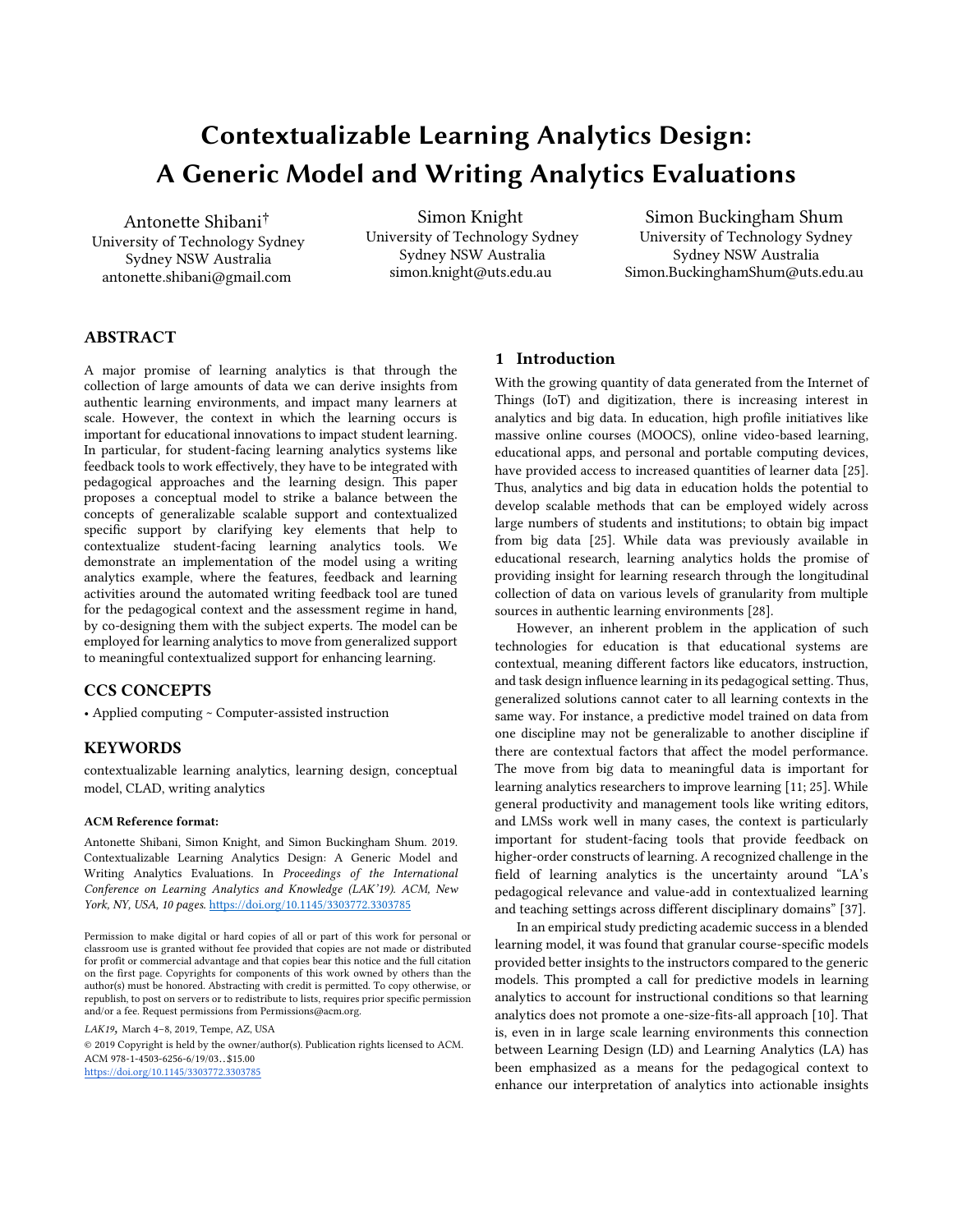and meaningful interpretations [10]. While theories connecting LA applications with pedagogy are receiving increasing attention, the challenge of developing discipline-specific and contextualized LA systems remains. Most systems are developed to be generalizable and open for wider contexts, and very few learning analytics systems can provide contextualized support [22].

Scalability and contextualization seem to contradict each other in the sense that they prioritize different objectives. This arises from the tension between quantitative approaches that often identify generalizable regularities in learning, and qualitative approaches that tend to understand the particularities tied to specific contexts [42]. When structural relations identified by computational approaches are given more importance than nuanced processes, it leads to the concern of favoring generalizability over contextualization. So how do we strike a balance between these two? This paper will examine the question of how we develop scalable learning analytics applications that can cater to large number of students, while also catering for specific contexts by considering the nuances that make them distinctive. The next section will introduce relationships between learning analytics and learning design, before we introduce a model for identifying four key elements for contextualizing LA for pedagogical contexts. An exemplar implementation is then provided from writing analytics, in which a tool is customized for specific contexts by embedding it in two different learning contexts to meet their respective pedagogical needs.

## **2 Learning Analytics and Learning Design**

Learning analytics promises much more than scaling up using big data, because it is about meaningful data for learning [25]. While much learning analytics work has been conducted with large quantities of data in institutional contexts, for senior management, curriculum designers, and researchers, there is an increasing emphasis on using LA to directly support learners. There have been calls for developing student-facing LA solutions to encourage students towards more sophisticated metacognition about their own learning processes [17].

However, for LA to work effectively, it must be coupled with pedagogical approaches. The contextualization of LA, then, arises from its integration in pedagogical contexts to augment the learning design and provide analytics that are aligned with the intended learning outcomes [20]. This pedagogically driven approach prompts the alignment of learning analytics to learning design towards contextual frameworks that are defined for the pedagogic intent of analytics applications, such that learning analytics can provide the necessary data, methodologies and tools to test the assumptions of the learning design [23]. An understanding of the pedagogical contexts enhance our interpretation of analytics into actionable insights and meaningful interpretations [10]. This learning design approach addresses a known concern that even high-quality technologies may not be used by students if they are not embedded in the curriculum. A clearly defined learning design helps students use the tools to add value to their learning by closing the gap between the potential and actual use of technologies [35].

Learning analytics pedagogic intervention designs have been proposed for integrating LA technologies as part of a larger educational context [41]. This way, Learning Analytics can focus on 'augmenting', rather than revolutionizing existing high quality pedagogy by enhancing classroom practices [20]. By finding new methods to solve existing pedagogical issues, LA can contribute to existing good practices by improving them with insights and technical affordances, rather than analytics remaining separated from current classroom teaching and learning practices. Considering classroom-level constraints, and orchestrating LA to suit them can better aid the adoption of LA technologies [27].

To aid this LA-LD alignment, Bakharia et al, proposed a conceptual framework linking learning analytics to learning design. In this framework, the teacher plays a central role by bringing context to the analysis, making decisions on the feedback to be provided to students and in the adaptation of learning design [5]. Similarly, Alhadad and Thompson [2] propose the mediation of effective teacher inquiry processes, enhancing opportunities for genuinely evidence-informed practice by avoiding the oversimplification of learning enhancement to a data-driven process. Despite the importance of aligning LA and LD, few empirical studies demonstrate how this alignment happens in practice across pedagogical settings. A detailed systematic review of 43 studies in the current landscape connecting LA and LD can be found in [24]. Based on this review, Mangaroska and Giannakos suggest that a framework should be developed to capture and systematize learning design grounded in learning analytics, and study how learning design choices influence learning and performance over time. They also emphasize the need for educators to design for learning by making use of LA affordances as opposed to being providers of knowledge only.

An example system providing an instructor's personalized support to students at scale was E2Coach, which provided encouragement, guidance and advice to students through unique personalized web pages based on gathered student information [16]. A similar personalized feedback from the instructor was also enabled by the OnTask tool, where the instructor can define rules based on student engagement in activities to provide personalized feedback messages [22]. However, these systems provided personalized support at an operational level, and do not address details of the course content. There are few LA tools that offer contextualized support by adapting to different pedagogical settings. It is to be noted that this kind of contextualization for pedagogical settings is different from the personalization and adaptation of systems and visualizations for individual users in adaptive environments by individual user data modelling [26; 44]. The contextualization defined in our case is at the course or subject level set up by an instructor for their pedagogical contexts.

# **3 Conceptual model for Contextualizable Learning Analytics Design (CLAD)**

The lack of explicit pedagogical theory is a challenge in the field of Learning Analytics, which can limit the potential of LA approaches and cause misaligned practice [21]. To contribute to the theory of contextualized LA and to further support theory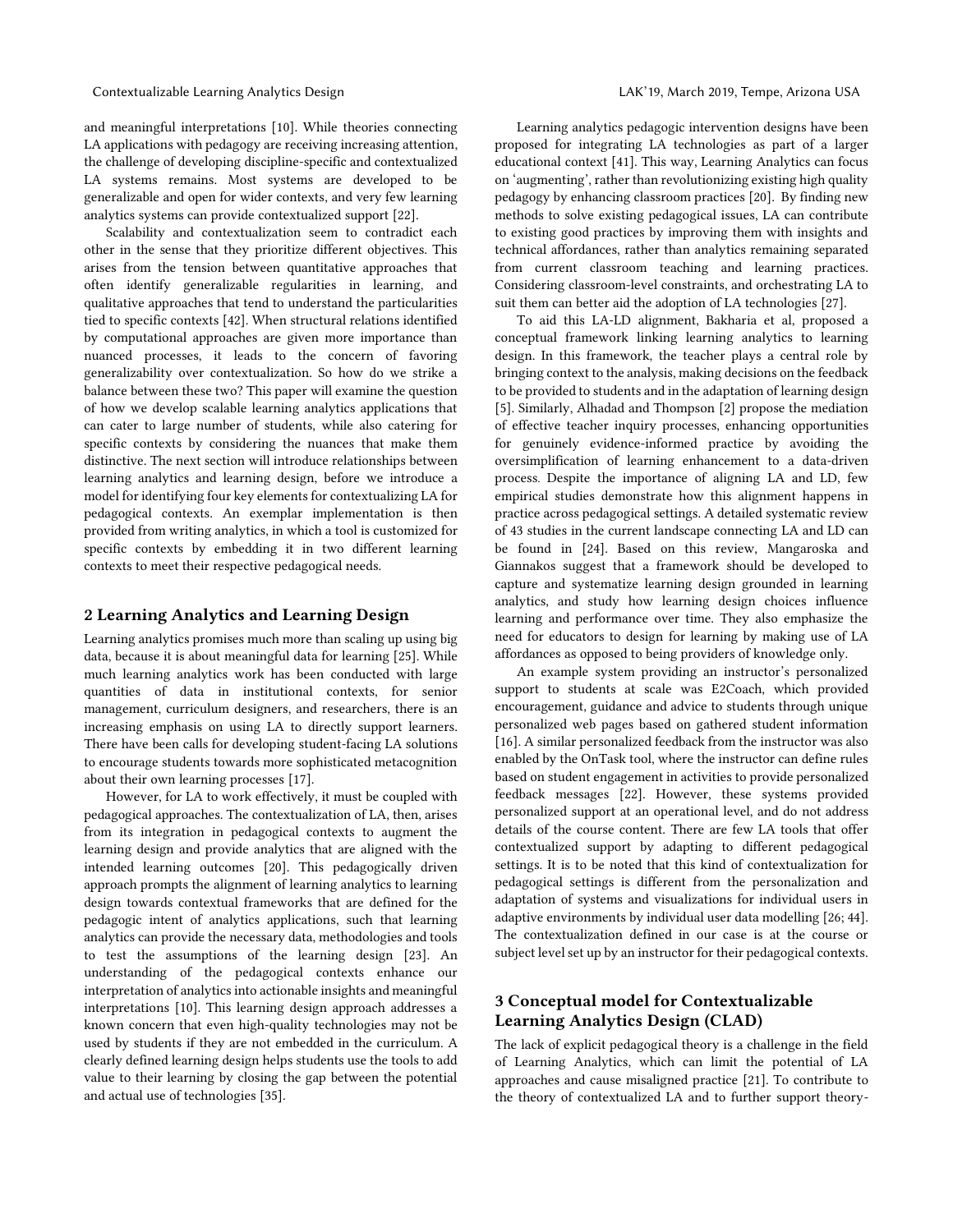guided practice, we propose a conceptual model that brings together elements of LA and LD for contextualized support for learners. Knight, Buckingham Shum, and Littleton [18] argue that the way we deploy learning analytics as forms of assessment implies particular epistemological and pedagogic assumptions. In this view, how we understand learning or 'success' is fundamentally bound up with the learning context and intended learning outcomes. Thus, learning analytics under a 'pragmatic maxim' bases the quality of analytics on its practical consequence on learning, asserting the need for contextualization of LA in a learning context [12]. Taking this perspective, we define a conceptual model for learning analytics to align with pedagogical contexts. The conceptual model builds on existing work connecting LA and LD to provide a usable model for learning analytics researchers and practitioners for implementing contextualizable learning analytics applications in their pedagogic contexts.

Contextualizable Learning Analytics in our paper is defined as "*the pairing of learning analytics and learning design that can be flexibly adapted for different learning contexts"*. The core of the concept stems from the link between two types of components: *Learning Analytics* (LA) and *Learning Design* (LD), which mutually drive each other during the course of contextualization (Figure 2). LA here includes the tools and technologies to be contextualized, and LD denotes the teaching and learning context whose pedagogical intention is the context in hand. These key components come from existing work on aligning LA and LD so that the pedagogic intent of analytics applications can be maintained, interpretation of analytics enhanced, and the assumptions of the learning design tested using data and tools provided from learning analytics [10; 23; 35].



**Figure 1: Link between Learning Analytics and Learning Design in Contextualization**

To unpack how these components can work together in practice, we introduce a conceptual model for Contextualizable Learning Analytics Design (CLAD) (see Figure 2). The model includes elements for contextualizing learning analytics to different learning settings. Educators who are the subject experts in the context drive the contextualization process in the model. As identified by previous work, educators play a key role in contextualizing LD and teacher-inquiry processes are critical to authentically embed LA in practice [2; 5]. But in addition to the educators, the model also includes other stakeholders like LA designers who work hand in hand with the educators for effective contextualization. This communication among stakeholders bridges the knowledge gaps about the potential and trade-offs of LA innovations and manages expectations among the different stakeholders [27; 38]. The productive dialogue between

stakeholders in interdisciplinary teams facilitates an improved understanding of the potentials and pitfalls of analytics, which can lead to pedagogic impact and increased adoption [38].

The model proposes four main elements represented as gear cogs in Figure 2 for contextualizing learning analytics design, so that LA can be coherently integrated in authentic classroom settings. The learning design (dark blue) brings the educators to contextualize learning analytics through the key elements of *Assessment* and *Task Design*. The key elements of learning analytics (orange) are *Features* and *Feedback and User Interface* (UI), developed by LA designers which are adapted for the LD. *Features* refers to those attributes in the data that are considered significant enough to identify, and bring to the user's attention via the *Feedback/UI.* These LD and LA elements should synchronously align in particular contexts to support that learning, rather than being rigidly fixed. When used effectively, LA plays a supporting role in LD. When used ineffectively, the two mechanisms are either not fully engaged, or are driving in opposite directions, with LA resisting the LD, or vice-versa.



**Figure 2: Conceptual model for Contextualizable Learning Analytics Design (CLAD)**

*Assessment* plays a key role in contextualization, since it should align with the intended learning outcomes of the curriculum [6], without which the learning analytics would remain distant from the pedagogy. This is important because the uptake of LA by learners and educators depends on how well its usage is mapped to their curriculum and adds value. The *task design* ensures that the LA is relevant to the learner and is grounded by pedagogic theory [35; 41]. The construction of complex learning activities that make use of analytics to encourage further metacognition requires pedagogical expertise. Such effective implementation of LA can be supported by LD [17]. For LA to align to LD, *features* of the LA system should be adaptable to the learning context to provide useful analytics. That is, the *features* should be pedagogically salient, and not simply technical representations of low-level trace data. This modeling might require changes to the underlying technical infrastructure for introducing new features identified as a requirement for the context, or the possibility to amend existing features in order to address the LD context. The *feedback and the User Interface (UI)* that the learner ultimately interacts with also should be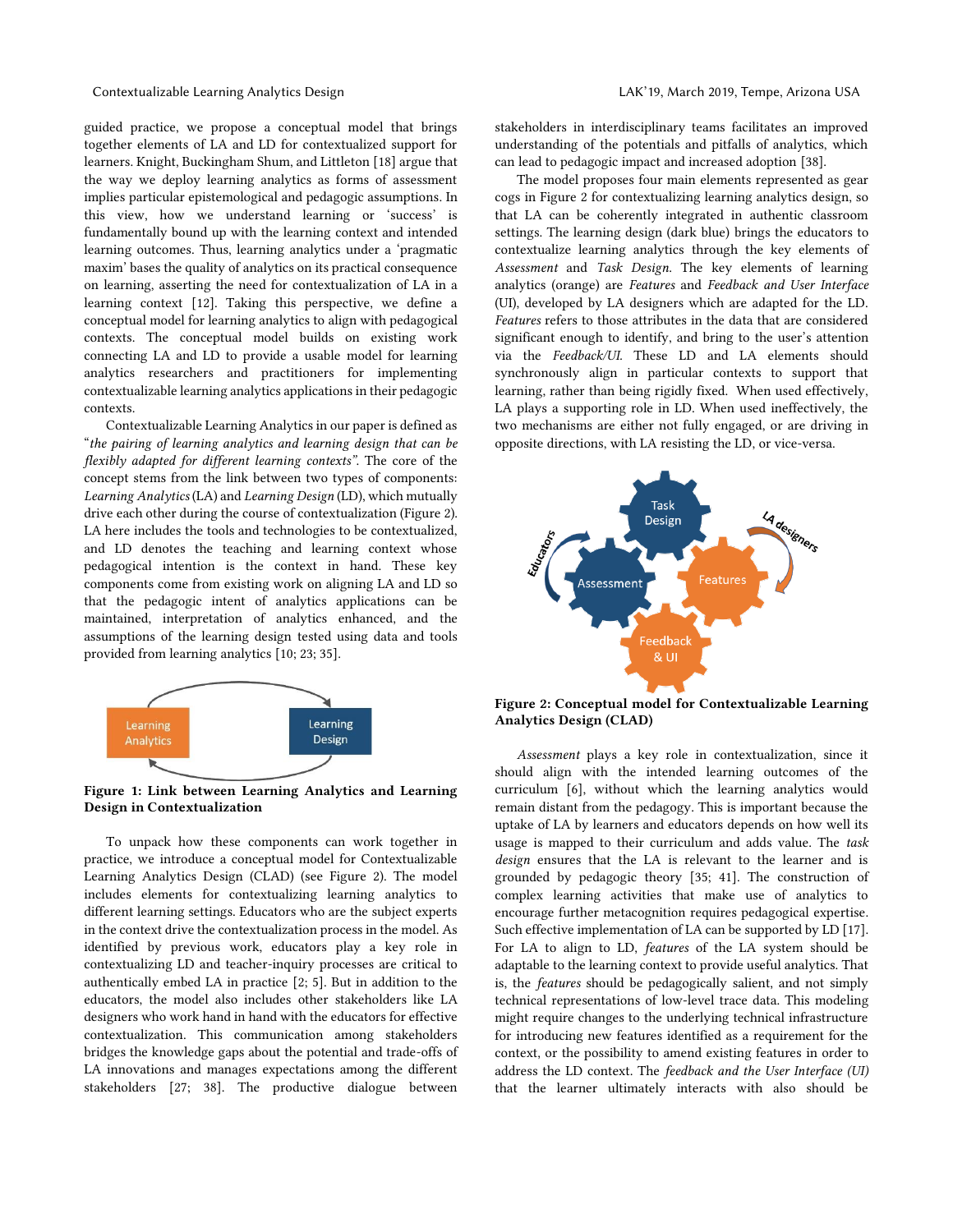contextualized for the pedagogical context, so that the relevance and usage of the technology for the context is well understood.

In addition to being tuned for the LD, LA also shapes LD. The elements of LA contribute to the LD in two ways. First, LA and the data it is based in create technical affordances for the LD. Second, LA can challenge the theoretical underpinnings of the originally designed learning activities. LA and its intervention design can help learning designers with improving the alignment of: learning tasks, *assessment* criteria, and LA data for reflective purposes; bringing these into 'constructive alignment' towards the learning outcomes [6].

The CLAD model accentuates the concept of malleable LA and LD, where the contextualization elements shape and drive each other to align in the pedagogical context. This process of developing contextualizable Learning analytics by aligning the elements of LA and LD can help spot issues and requirements to make them flexible enough to improve each other when desirable. Such alignment draws on the notion of flexibility in scripts for computer-mediated interactions so that the strict design choice does not affect the dynamics or over-constrain the pedagogic setting [9; 20]. The model emphasizes an equal contribution of LA and LD for contextualization, so that they do not crowd out each other with more weight given to one over the other. This taskoriented approach is granularized enough to study how students are using LA to study its effectiveness, in contrast to other work which focuses on LD-LA alignment at an overall course level [10].

The contextualizable LA design model may be applied both top down and bottom up. First, top down, large scale generalized LA can apply CLAD to provide support for particular learning contexts. In this way, mature LA tools that are proven to work in general settings can implement CLAD to add specificity to particular LDs, to provide contextualized support. Second, bottom up existing LA for specific learning contexts can be scaled up to other learning contexts. This transfer of design across learning contexts can be enabled by the use of abstractions like 'design patterns' that can share the general principles of task design and purpose including theoretical foundations and the practical implementation of designs for educators [13].

The following sections will discuss how CLAD was employed using a writing analytics tool in two case studies, and how we can evaluate implementations in this context. We claim that the model can be instantiated to provide contextualized support for different learning contexts and illustrate how the elements of LA and LD mutually shape each other in this process. We also claim that the transfer of contextualizable LA design works and students find it valuable by providing empirical evidence for evaluation.

## **4 Implementing the model**

## **4.1 Writing analytics**

Writing is a key skill in academic and professional settings, which students find challenging to learn. Writing Analytics (WA) can be thought of as a sub-domain of learning analytics that uses analytic techniques to develop a deeper understanding of writing in educational contexts [7]. It uses computational and natural language processing (NLP) techniques to study the written products and processes involved in the creation of the product, and to develop tools providing automated feedback or grading on writing. By providing a background of work done in this area, we illustrate how our writing analytics tool is distinctively designed for contextualization.

Although Writing Analytics is a relatively new term, research studying writing by using computational techniques has a long history. For example, the Coh-Metrix tool analyzes texts automatically and provides 200+ measures to evaluate texts based on cohesion, language and readability [15]. Using Coh-Metrix, a number of studies have identified linguistic indices of text that correlate to high- and low-quality text ratings graded by experts. Similarly, Automated Essay Scoring (AES) systems used machine learning models trained with a large number of graded texts to predict the scores of student essays in standardized writing tests, and/or used benchmarked essays for a topic which were then used to compare and grade student essays using Latent Semantic Analysis with high reliability [30; 32].

To further provide adaptive and interactive support for learning, Intelligent Tutoring Systems (ITS) were developed to engage students in an open dialogue with an automated tutor by modelling user behavior and competencies [44]. An intelligent tutor called Writing-Pal was designed to teach writing skills to high school students providing strategy instruction, modularity, extended practice, and formative feedback using game-based and essay-writing practice [29]. A range of computer-based writing instruction tools now exists to support students in their writing learning (see review, [3]). For essay-based feedback and practice in Writing-Pal, students wrote timed persuasive essays using SAT prompts which were assessed and provided feedback based on linguistic text features. This kind of practice using pre-defined prompts or topics for providing feedback is also used in a tool called Essay Critic [4]. These are however defined for specific contexts, which inhibit their applicability to domains other than the ones they're tested for. For scaling up the usage of such tools to other learning contexts, they need to be recreated for the other domain leading to increased costs.

On the other hand, there are tools that provide generalized feedback to students based on text features in the writing including OpenEssayist [40] and Glosser [39]. This kind of generalized feedback point to students the key features and concepts in their writing for reflection but stay isolated from the pedagogical contexts. The feedback might lead to changes in their writing at surface level but might not engage students in a deeper learning for the subject. Some specialized tools use machine learning techniques to provide data-driven contextualization by making use of large text corpora with millions of examples. This includes Turnitin Revision Assistant that has a generalized set of features which are mapped to rubric elements of specific prompts to provide feedback on essays written for the prompt [43], and Research Writing Tutor which provides discipline-specific feedback by mapping the structure of other research articles from the discipline [8]. But this approach of data-driven contextualization will not work in teaching and learning contexts where there is only limited data, which is the case in most classroom contexts. Further, it does not utilize the teacher or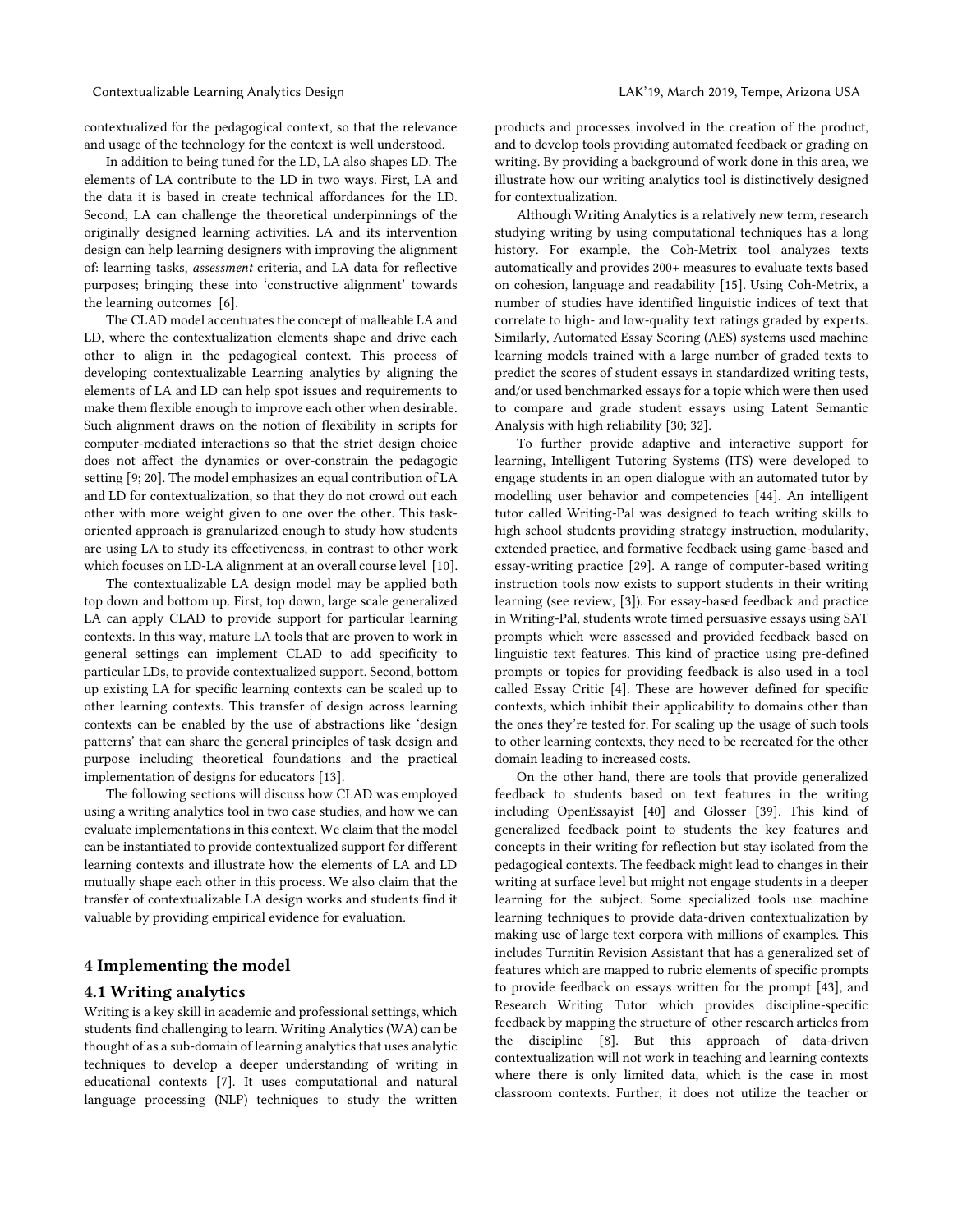subject expert's pedagogic knowledge which is valuable to provide context in authentic learning settings.

Writing analytics tools can provide timely, formative feedback at scale for learners to engage with their drafts and develop their proficiency in writing. But as argued earlier in the introduction, these tools should be contextualized for and embedded in learning contexts to provide deeper reflection at the subject level. The proposed conceptual framework will be applicable for contextualizable LA design using the two approaches discussed earlier: an existing generalized WA tool to be contextualized for specific learning contexts, and an existing WA tool for a specific learning context to be scaled up to other learning contexts. We will demonstrate how both these types of contextualization were performed with our example tool *AcaWriter*.

#### **4.2 Implementing AcaWriter**

*AcaWriter* is a web-based tool that provides formative feedback on rhetorical moves in writing, now released under an open license<sup>1</sup>. AcaWriter uses a Natural Language Processing (NLP) parser, that can identify patterns of language to interpret rhetorical moves held within a modular Text Analysis Pipeline. A rhetorical move is "a discoursal or rhetorical unit that performs a coherent communicative function in a written or spoken discourse" [36]. The parser identifies rhetorically salient sentences using NLP rules based on the concept matching discourse analysis framework [31]. It does this using syntactic relationships between words, broadly by extracting a list of constituent concepts from the text, assigning the constituent concepts to a list of words or phrases with a particular function, and mapping these to defined rhetorical function (see [31] for details). The key rhetorical moves that AcaWriter can detect in academic texts are shown in Table 1, while Figure 4 shows highlighted moves identified in a sample text.

#### **Table 1: Rhetorical moves identified by AcaWriter**

| Move            | Description                                  |  |
|-----------------|----------------------------------------------|--|
| Summary         | <b>Summarizing the text's aim, goals and</b> |  |
|                 | conclusions                                  |  |
| Background (B)  | Referring to Background or prior work        |  |
|                 | done in the area                             |  |
| Contrast (C)    | Pointing to Contrasting ideas, issues        |  |
|                 | and disagreements                            |  |
| Emphasis (E)    | Emphasizing and ringing attention to         |  |
|                 | important ideas in the text                  |  |
| Perspective (P) | <b>Perspective or Stance from a piece of</b> |  |
|                 | work                                         |  |
| Novelty (N)     | Mentioning Novel and innovative              |  |
|                 | ideas                                        |  |
| Question (Q)    | Highlighting an open Question or             |  |
|                 | insufficient knowledge in the area           |  |
| Surprise (S)    | Pointing to Surprising facts or              |  |
|                 | unexpected findings                          |  |
| Trend (T)       | Recognizing Trends in research and           |  |
|                 | drifts over time                             |  |
|                 |                                              |  |

<sup>1</sup> https://utscic.edu.au/open-source-writing-analytics/

The typology of rhetorical moves has been developed based on recurrent discourse patterns from peer-reviewed journal articles from various fields. These rhetorical moves can be used to provide generalized feedback to all analytical writing, which include concepts and arguments supported by pieces of information. However, there are certain rhetorical moves that are more significant than others for some contexts, including pedagogic contexts that have particular learning foci; which will be illustrated in our examples later. It is in identifying these contexts that an expert's subject knowledge provides contextualized support for the LA design.

Because of the importance of this contextualization, students are rarely directed to use the tool without further support, instead being asked to use it in the context of a wider learning design. Thus, AcaWriter contextualization is implemented at the subject level and can be drilled further to assignment levels to provide contextualized automated feedback on writing. This is done by LA designers working as a team with instructors and subject experts for the context to align analytics from the open source tool with the learning design. Elements of the proposed conceptual model that are involved in such contextualization for subjects are illustrated in detail in the following sections. They explain how the different learning contexts shape the use of the tool in different contexts.

# **4.3 Context 1 – Law essay writing**

Analytical Writing is a key disciplinary skill for law students as they are required to effectively argue their position and clearly communicate their ideas in legal practice. In the subject Civil Practice taught for undergraduate law students in our university, students are expected to write academic essays that discuss an assigned topic, clearly outlining the legal arguments with appropriate referencing to prior cases. They should provide their perspective on the issue in formal academic writing format making it clear and engaging. While the students admitted to the degree generally tended to have strong writing skills, they were also found to overrate their writing skills and unable to assess their own work meaningfully using the assessment criteria [19]. To help students self-assess their essays based on the assessment criteria and write better essays for this subject, AcaWriter was contextualized for the subject. This is the type of contextualization where we contextualize an existing generalized LA tool to cater for a specific learning context using elements proposed in the conceptual model.

*4.3.1 CLAD elements implemented in context 1.* The first step to contextualize AcaWriter for this learning context was to start with the *assessment*. Rubric elements from the assessment criteria were mapped to AcaWriter's rhetorical moves to ensure that the LA tool feedback is congruent to the assessment regime. This led to identification of *features* that were useful for the context at the tool level, while also feeding back to the LD where the assessment criteria needed to be better defined to capture the intended learning outcomes, so LA and LD both shaped each other in this process. The features for the LA tool might also need to be freshly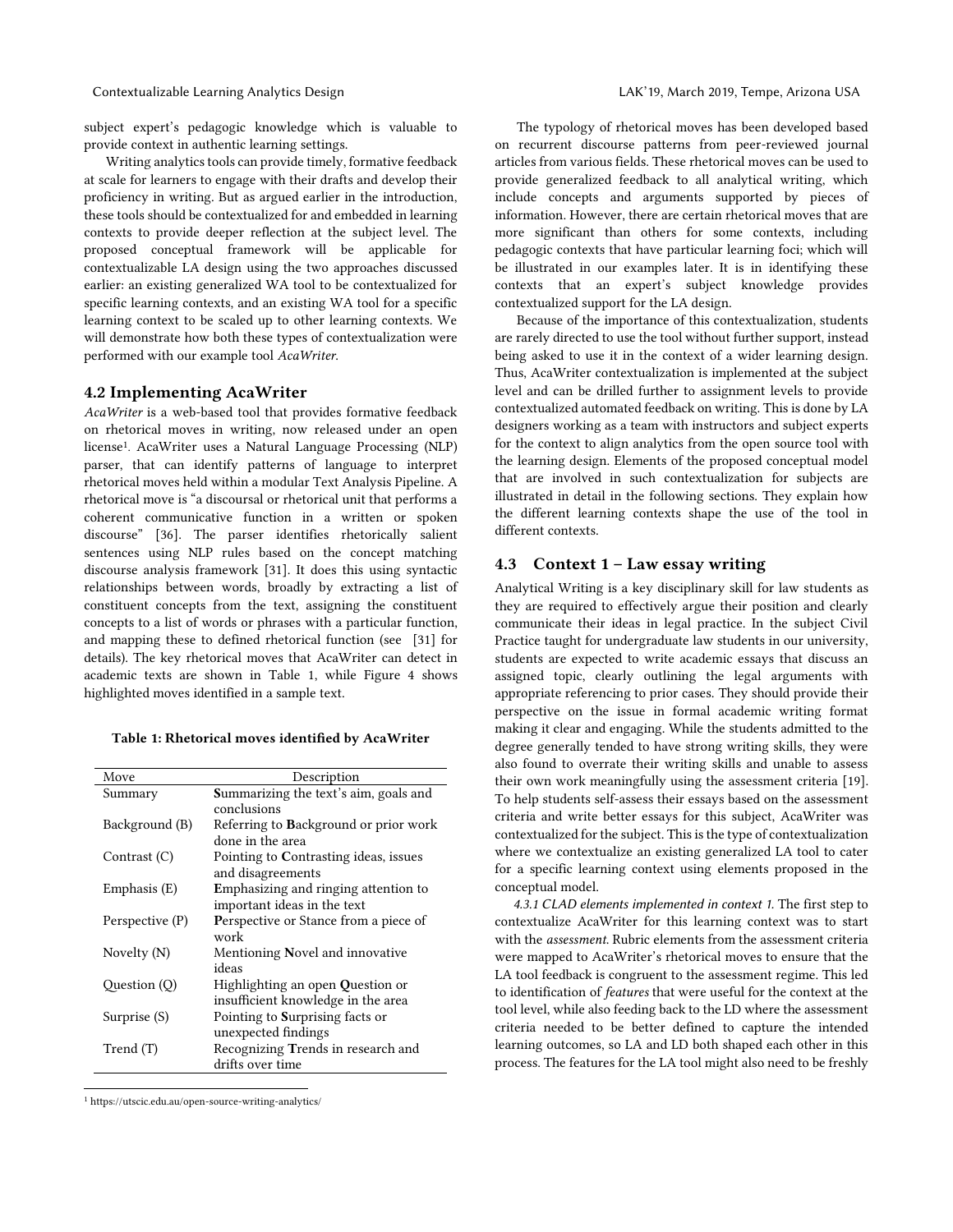Contextualizable Learning Analytics Design LAK'19, March 2019, Tempe, Arizona USA

created for the learning context if desired, or tuned at the system architecture level to modify existing features for the context as demonstrated in an earlier example [19]. Sample sentences of this mapping of rhetorical moves to elements of the assessment criteria provided to students as examples in AcaWriter are in Figure 3.

| <b>Sample Sentence</b>                                                                                                                                                                       | <b>Essay</b><br><b>Assessment</b><br><b>Rubric Flement</b>                         | <b>AcaWriter Move</b> |
|----------------------------------------------------------------------------------------------------------------------------------------------------------------------------------------------|------------------------------------------------------------------------------------|-----------------------|
| The concept of good faith has previously been<br>thought to be a work in progress in Australia.                                                                                              | <b>Engagement with</b><br>the law and<br>scholarly literature                      | <b>Background</b>     |
| This article will trace the origins of good faith<br>and its development in the common law. This<br>essay contains three parts. The first part will<br>talk about the origins of good faith. | Statement of thesis.<br>Essay plan                                                 | Summary               |
| However, where the obligations are found in<br>statute and they conflict with contractual<br>obligations, it is important to note that the<br>former must prevail.                           | Identification of<br>relevant issues.<br>Critical analysis and<br>original insight | Contrast.Emphasis     |



In this learning context, the analytical report highlighted all the rhetorical moves identified in the students' text (Figure 4), and the feedback messages prompted reflection for students to focus on the key moves that should ideally be present in their writing. Based on the alignment to assessment, *feedback* from AcaWriter was tuned for the context to provide feedback messages on missing key rhetorical moves, and suggesting sample phrases to use as shown in Figure 5. While these samples were provided as exemplars from which students can learn how to express the important points in their essay better, it was by no means a concrete rule that prompted a fixed style of writing for all students. There are many ways which in which the moves could be expressed and students were explicitly prompted in the feedback to use their human judgement when it comes to evaluating the automated feedback and structuring their own writing.



**Figure 4: Report highlighting rhetorical moves automatically identified by AcaWriter**

To introduce the AcaWriter tool to students in a way that they can make sense of it in its pedagogical context, a *task design* was developed to coherently integrate the LA tool into the curriculum. A stable version of the design was developed using a few iterations over the semesters, applying a design-based research approach. This task was implemented as a pedagogic intervention that included a number of online and in-class tasks for students to write better essays for the subject and use AcaWriter to get feedback on their drafts. All of these elements were co-designed by LA researchers with the instructors who were the subject experts familiar with the learning contexts working directly with students.



**Figure 5: Feedback messages from AcaWriter tuned for the law essay writing context**

The writing intervention developed for students in the Civil Practice subject cohort was a one-time activity that was facilitated in class in a tutorial session in authentic settings. Students were divided into two groups for us to evaluate the use of contextualized tool in this scenario: AcaWriter feedback group, No feedback group. The design of the task is shown in Figure 6. First, an induction was provided to the task using an introductory reading or video which was created by the instructor to explain the goals of the activity. Then students logged in to an online platform which facilitates the writing tasks online, and collects activity data [34]. The first task was a matching exercise where students were asked to identify sample sentences from an essay that would match elements of the instructor's marking rubric so they have a better understanding of the rubric facets in the assessment criteria by learning from exemplars. In the next task, students were provided with a sample improved essay pdf where the instructor highlights what changes can be made to the text and rhetorical moves can be added to improve the structure and clarity of the essay and its concepts. Then students had to assess the given sample essay by applying the assessment criteria, to enhance their ability to self-regulate their work by practicing the skill of self-assessment.

The main task followed next, where students were asked to revise this given essay which they assessed earlier, to improve its quality. For this activity, students in the AcaWriter feedback group used AcaWriter to receive automated feedback to revise and improve the given essay, while students in the No feedback group did not get access to AcaWriter and revised the essay based on the guidance provided in the previous tasks only. Then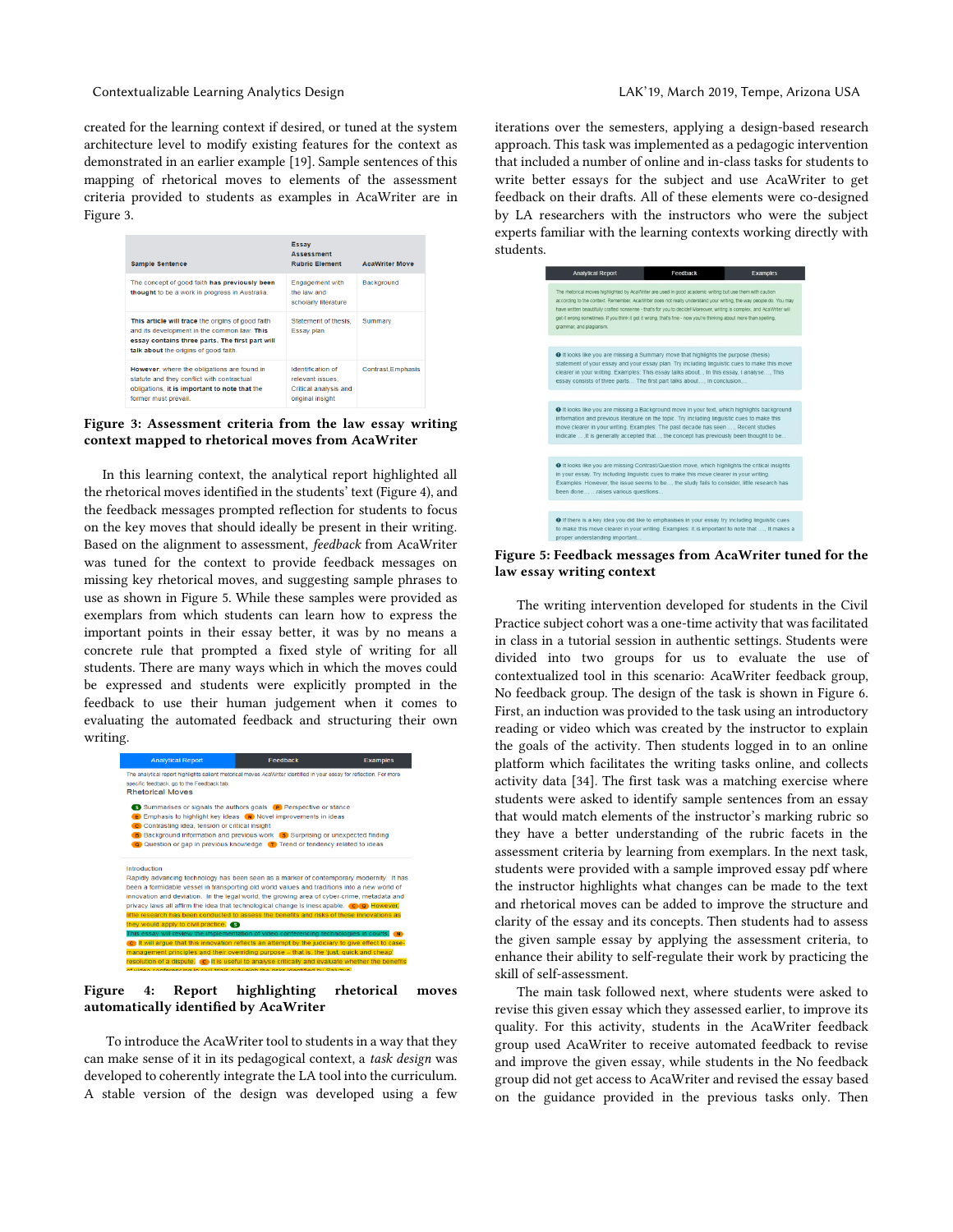#### Contextualizable Learning Analytics Design LAK'19, March 2019, Tempe, Arizona USA

students had a discussion with their peers on the changes they made on their improved essay and provided further feedback. Peer feedback has been seen to be effective in writing instruction since students learn from each other, and by providing feedback they become better judges of their own work. For groups receiving automated feedback for revision, this peer feedback provided additional contextual feedback and sense-making to interpret and augment the feedback from AcaWriter [33]. Except for this revision task where the AcaWriter feedback group students were provided additional access to AcaWriter feedback, the two groups were involved in the same activities for comparing their effectiveness. Finally, students completed the feedback survey where they answered questions on the usefulness of the intervention. For future use of AcaWriter for their own draft essays, a guide was provided. An earlier iteration explains rationale behind the tasks designed, and preliminary results (see [35] for details). In that intervention however, students only received a generalized analytical report with the identified rhetorical moves highlighted in the text with no contextualized feedback.



→ \* With automated feedback from AcaWriter for revision<br>→ \* Without automated feedback from AcaWriter for revision

#### **Figure 6: Writing task design for law context**

*4.3.2 Evaluation.* To evaluate this approach and the use of LA tool to provide contextualized support for learners, the pedagogic intervention was implemented in authentic classroom settings. Students who participated in the activity were asked to answer survey questions on how useful the activity was for them to improve their essay writing on a scale of 1 (not useful at all) to 5 (very useful) and explain why they thought so. The results discussed next are based on responses from 90 students who completed all parts of the activity in this learning context and did not face technical issues. This cleaned data included 44 from the no feedback group and 46 from the AcaWriter feedback group.

The mean perceived usefulness score for students who received AcaWriter feedback (M=3.67, SD=0.79) was higher than those who did not receive AcaWriter feedback (M=2.95, SD=0.96) during the revision task (see Figure 9). The effect of AcaWriter feedback in the activity was found to be significant,  $t(83) = 3.9$ , p = 0.0002. This result was in contrast to results from the earlier intervention with generalized feedback, where no significant difference was found between the control groups [35]. While there are different elements that play a role in the contextualization, the contextualized application of the LA tool by tuning the feedback seems to have an impact on students'

perception of the activity due to its direct interaction with the students.

Students from the AcaWriter feedback group also introduced a higher number of rhetorical moves (M=3.67, SD=2.83) than students from the no feedback group (M=1.14, SD=1.02) in their improved essays. The effect of AcaWriter feedback here was significant with  $t(57) = 5.7$  and  $p \le 0.0001$ . This shows that using the automated feedback from AcaWriter helped students produce better improved essays by making use of rhetorical moves mapped to their assessment criteria. Qualitative responses from students also showed that many students found the activity useful to learn skills that can help them self-assess and improve their writing by making them self-aware of their writing.

*"When you're editing your own writing, you automatically think that your work sounds good and that all your ideas and views have been clearly conveyed. This exercise was useful in the sense that it indicated areas where I needed to be more explicit, which on my own I would not have noticed."* 

*"allowed me to understand how to clear up writing style and*  language in providing a more succinct and cohesive argument, *especially in the introduction, which reverberates throughout the essay in aiding structure and clarity of argument"*

*"I think what is being taught is something I was already aware of. However, by being forced to actually identify ways of arguing, along with the types of words used to do so, it has broadened my perspective. I think I will be more aware of the way I am writing now."*

*"Made me think about the structure of an essay more and how to make the essay more persuasive."*

There was also some skepticism regarding the extent to which artificial intelligence can help in a nuanced language understanding problem, especially when the right terms are not explicitly used in the writing.

*"A good reminder of important elements of essay writing. However, I am not sure how useful AcaWriter actually is other than providing some general feedback."*

*"It made me think about the importance of having clear writing with a clear stance and structure. The technology helped somewhat with this, but I found it was limited to recognised extremely plain language. Language which was more complex but accomplished the same thing was not picked up on."* 

The writing task embedded the learning analytics tool in the curriculum, by closely aligning it to the learning design. It helped students understand the usage of rhetorical moves, and the usage of AcaWriter feedback to write better essays for their subject and improve their writing skills. AcaWriter capabilities are seen to augment the design with better results, suggesting the appropriateness of large-scale deployment of the tool for all students in future implementations. However, since the activity is embedded in the learning context, the technological tools are an addition to the design, even without which the pedagogical design of the writing activity stays sound. The design of this task is also significantly influenced by the instructors, so parts of the design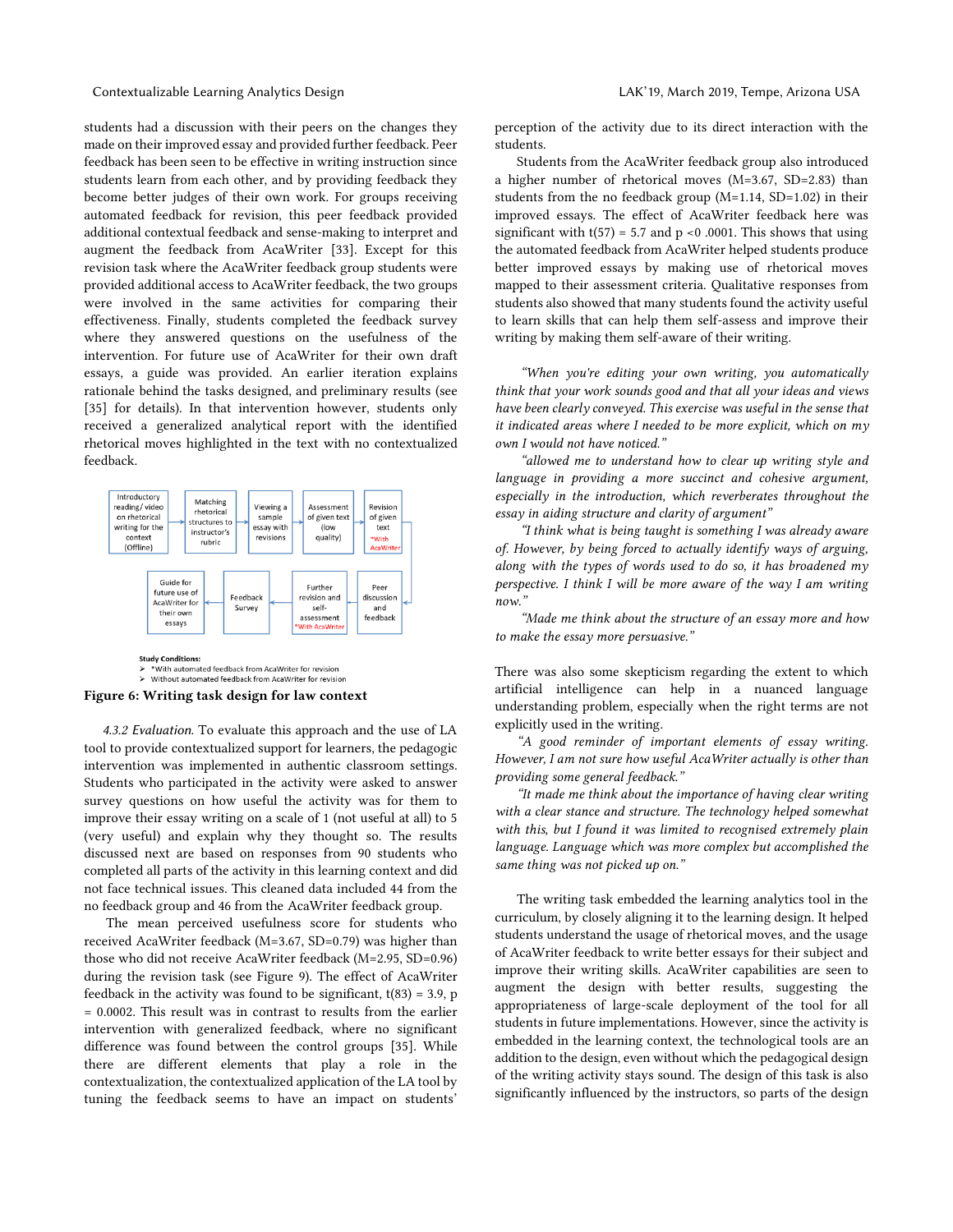#### Contextualizable Learning Analytics Design LAK'19, March 2019, Tempe, Arizona USA

can be modified easily to suit their needs. A later iteration of this design for Civil Practice law students has been recently implemented as a completely online, individual homework activity, with all students (without control groups) getting to use the AcaWriter tool. The design can also be transferred to other disciplines my making use of shared design patterns, which we will explain in the next learning context. It evaluates the CLAD model by transferring an existing tool for a specific learning context to other learning contexts to provide context.

#### **4.4 Context 2 – Business report writing:**

Learning context 2 provides an example of transferring a design that worked well in one context to another, using the CLAD contextualization elements. The new pedagogic context here is an Accounting subject, where students are required to write business reports as part of an assignment. While accountants mainly deal with numbers, they also have to create and communicate information to aid decision-making, and their main form of communication is a business report. Some key rhetorical moves were identified as important constituents in good business reports by instructors, which could be taught with the help of AcaWriter. The pedagogical activity design from the law essay context discussed earlier was held as a baseline with few design elements tuned for contextualizing it to this business report writing context.

*4.4.1 CLAD elements implemented in context 2.* Here AcaWriter rhetorical moves were first mapped to rubric elements of the business report's assessment criteria. From this mapping, several AcaWriter features were identified as important for the context which shaped the tool feedback and made the assessment criteria more robust. The assessment criteria for the report's content mapped to AcaWriter rhetorical moves are shown with examples in Figure 7. Only the relevant rhetorical moves were highlighted in the analytical report in this context, and similar to the law context, the feedback messages were tuned in AcaWriter based on the missing key moves for this context.

To design the pedagogically grounded learning activity, design patterns from the existing law design were transferred to this context. The learning design spread over several weeks codesigned with the instructors is shown in Figure 8. The core of the writing activity involving introduction to rhetorical moves and AcaWriter, self-assessment and revision tasks remained the same, with few modifications done for the context. The online writing activity was designed for Week 1 as a homework activity, so students can learn from past examples and practice revision on the given sample writing in their own time. In week 2, they continue this writing activity in class with peer discussion, where students can interpret, clarify, and learn from each other. In the following weeks, students use AcaWriter for their own draft reports which they submit for assessment. The design hence involves both a practice with given samples on AcaWriter to learn writing skills, and its application for their own written reports. All students completed the same writing activity with access to AcaWriter, as no variable study conditions were defined.



**Figure 7: Assessment criteria mapped to AcaWriter moves in accounting context**



## **Figure 8: Writing task design integrating AcaWriter for accounting**

*4.4.2 Evaluation.* To evaluate how the transfer of pedagogic intervention with AcaWriter worked in a different learning context, student responses for the survey questions were analyzed from the online task. Data from 302 students who completed the activity showed that students generally perceived the task to be useful to improve their report writing (M= 3.8, SD=0.9), with 66% of students selecting 4 or 5 (highest) in relation to the perceived usefulness score. The results are shown in Figure 9 along with results from the previous law learning context.



**Figure 9: Students' perceived usefulness of the intervention across learning contexts and feedback conditions**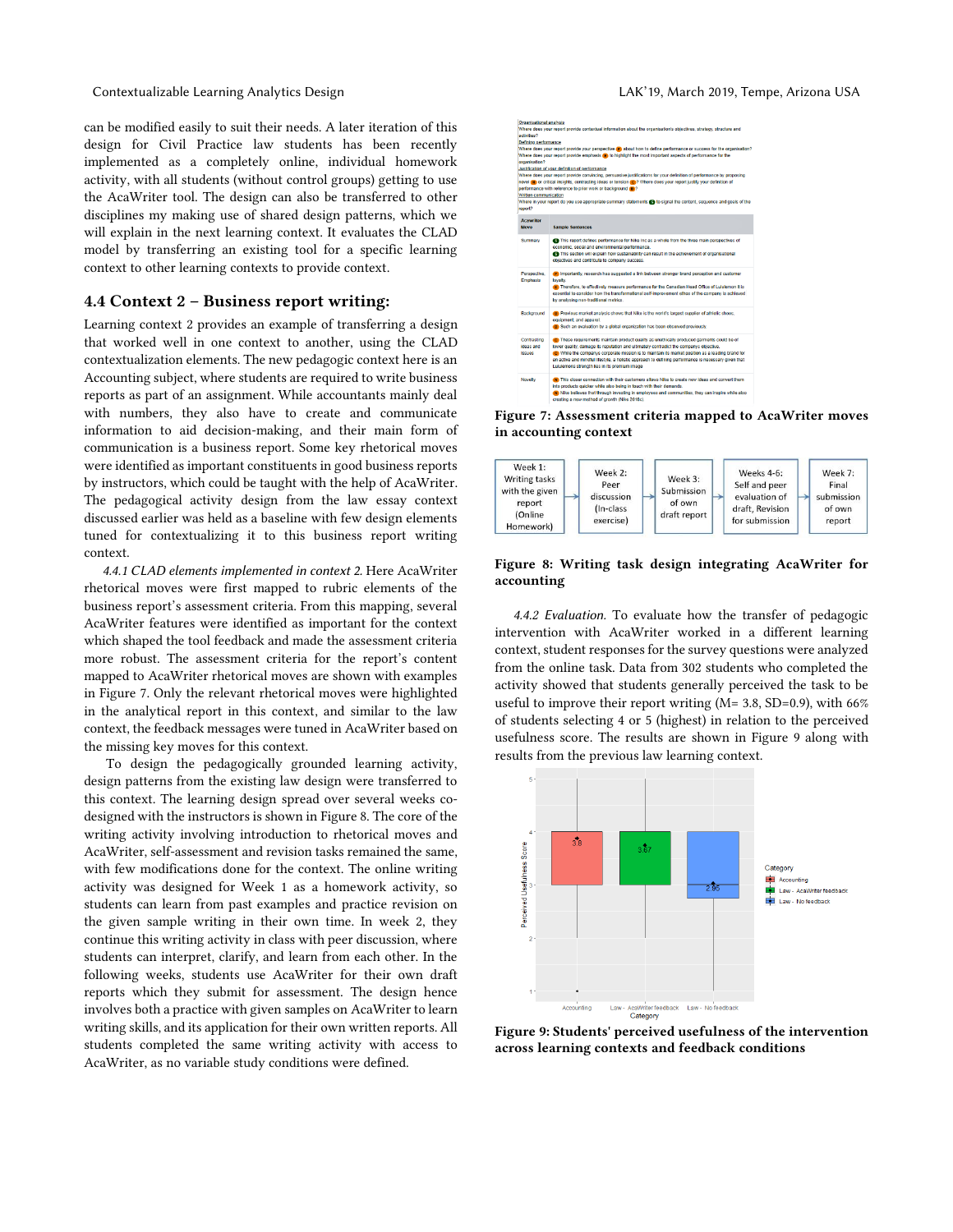Further qualitative responses showed that many students found the activity and AcaWriter useful to improve their writing, while few others believing that human feedback would be more effective compared to the automated feedback.

*"By doing this exercise, it shows me a clear idea on how we could approach in writing for the upcoming individual report assessment task. Not just that, but will generally help in gaining confidence in writing a clear and concise business report future uni projects or for work."*

*"It's like having a tutor or another person check and give constructive feedback on your work."*

*"I have always been quite good at writing i think, however, i never approached it in this way and i have found it quite helpful."*

*"It was interesting to see what AcaWriter was able to pick up and the feedback it gave allowed me to edit the sample doc a lot faster than normal."*

*"I believe this exercise may be of better use to some than others, and that it offers good information that could be of use, for me personally, the program would need to be able to help me to better understand what I'm doing incorrectly than correctly, and as such, I believe that a human reading through it is still more effective in that regard."*

Overall, the intervention contextualized for the subject was found to be helpful for students to improve their writing skills, with the transfer of design patterns successfully implemented and tested. However, the impact of this activity on the writing of their own needs to be studied to see if students apply the skills they learnt from the activities onto their own writing to reap long term benefits.

## **5. Discussion and conclusion**

This paper proposes a *Contextualizable Learning Analytics Design* (CLAD) model for developing learning analytics at scale that are aligned with the learning design. The contextualization elements of the model include learning design aspects (assessment and task design), and learning analytics aspects (features and feedback of the tool). The model highlights the possible dynamics that can arise: the cogs metaphor was chosen since these elements can be synchronized or desynchronized, and engaged or disengaged. The adaptation of LA technologies provides technological affordances like automated feedback, that can be contextualized to provide relevant feedback, and the implementation of the intervention informs LA research and the learning design. The model was demonstrated and evaluated using pragmatic implementations and transfer in two different authentic learning contexts using the student-facing writing analytics tool AcaWriter. Subject matter experts and instructors who teach the subject to students played a major role in co-designing elements of the contextualization, so that the LA augmented existing good practices in the LD.

The results of the empirical studies show that students found the activities and feedback useful to improve their subject-related writing skills. Long term studies still need to be conducted to evaluate the impact on writing improvements over time. We found an increased understanding and perceived usefulness in students' perceptions of the intervention and automated feedback,

when compared to findings from an earlier version of the AcaWriter tool which provided only generalized feedback. The contextualization of different elements, particularly tuning the writing analytics tool to fit the context, seemed to have an impact on student perceptions and uptake of the application. We attribute this to the closer meshing of the 'cogs' — the alignment between learning analytics and learning design fosters pedagogically grounded activities for students, which do not alienate LA systems from their subject contexts. More work needs to be done to explore the instructor/subject expert's perspectives on how the contextualization was implemented and conceived from their end.

Our findings add weight to the argument that Learning Analytics applications are more useful once educators can contextualize them to particular learning contexts. Features, feedback and the user interface change users' interaction with tools. A design implication is that these should be designed to be configurable: we need systems that are malleable to the needs of the educator, considering the learning goals. The model thus intends to help learning analytics designers contextualize studentfacing tools for learners. It encourages developers of LA tools to keep their systems more flexible and design tunable elements for different contexts by instructors, even if their source code is not open-access. This work also helps to identify where poor practice exists, for instance an inappropriate use of analytics, or a misalignment of assessment and learning outcomes. Providing a level of control for educators also ensures transparency around the systems, so that the models do not act as a black box for human interpretation. This is in line with the ethical discussions around machine learning to cater for an interaction with AI and human intelligence for trustworthiness of AI [14]. Increasing malleability, and reducing opacity, have implications for the architecture of software systems, the skillsets of analytics team, and how they are introduced to learning contexts.

The co-design methodology also implies that both sides of LA and LD should be configurable. From the educator's side, this requires willingness to change their task design and assessment if required to provide meaningful LA. The synchronized application of the contextualization elements at the LA and LD levels will provide effective contextualized LA design. The dialogue provides agency to the educators who bring in the learning context to LA technologies by providing orchestration to the educators, and would improve adoption of LA [2; 27; 38], but does require more work on standardizing communication around the stakeholders. Future work in the AcaWriter tool for scaling up contextualization could involve more instructor-centered interfaces which allow instructors to create their own rules to provide relevant feedback. This method of giving the power to the educators can help scale up to a greater number of contexts, but also raises issues about the capability and data literacy of the educators to do complex thinking around such systems, which should be thought through.

Although the initial set up required for such contextualizable learning analytics designs might be slow, it works over time for relevant application of LA in many different learning contexts. In our example, the cost involved in contextualizing the learning analytics design in the first law context was high due to the effort